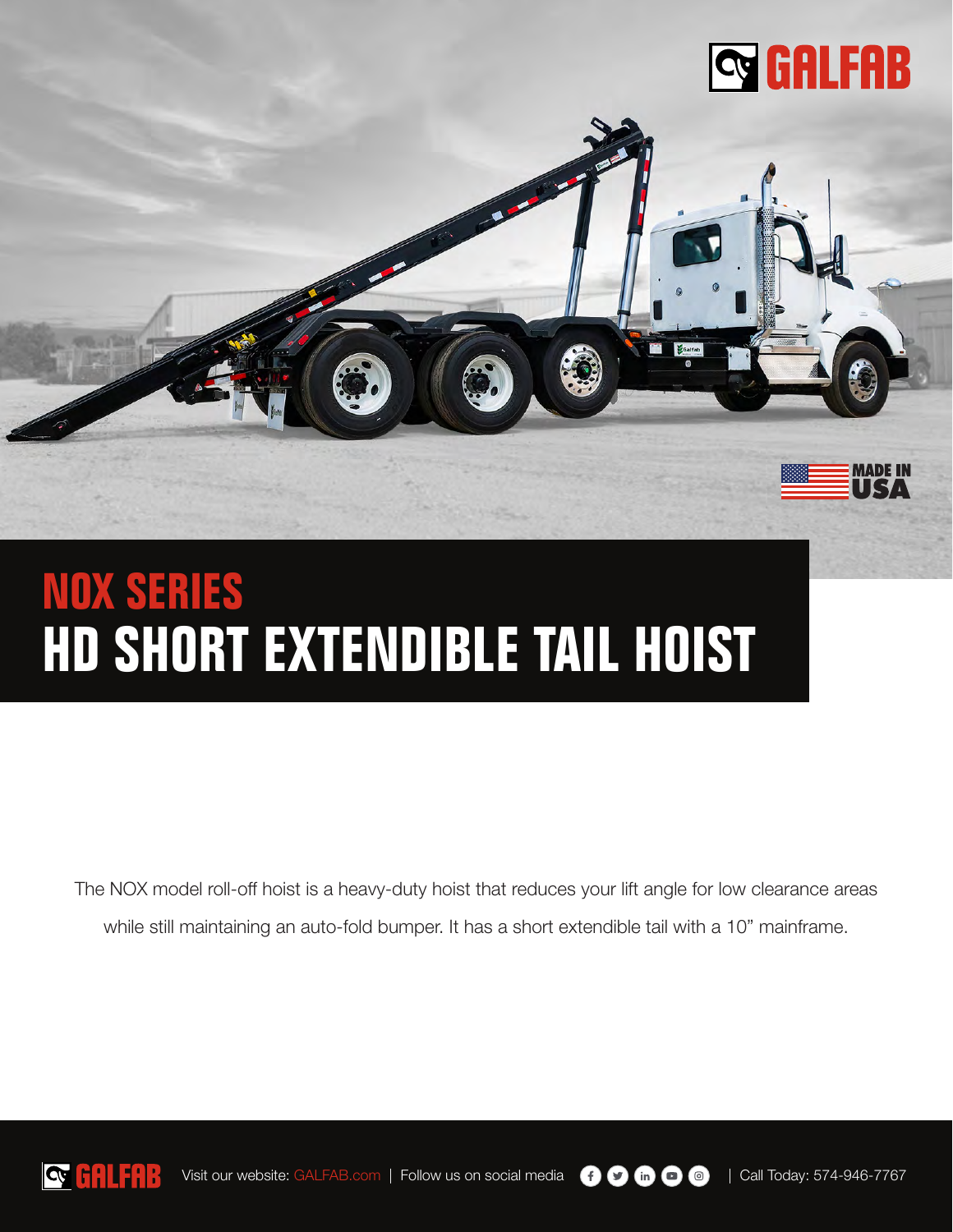# **THE GALFAB ADVANTAGE**



### Outboard Supported Side Rollers

Greasable Roller shaft is removable with two bolts for ease of replacement and maintenance.



#### Wear Strips

Wear strips add strength to the hoist mainframe and this extra layer of steel protects the mainframe from wear and scarfing when loading and unloading containers.



#### Auto Fold Bumper

Bumper folds forward reducing the chance of bending and hang-ups in the landfill.



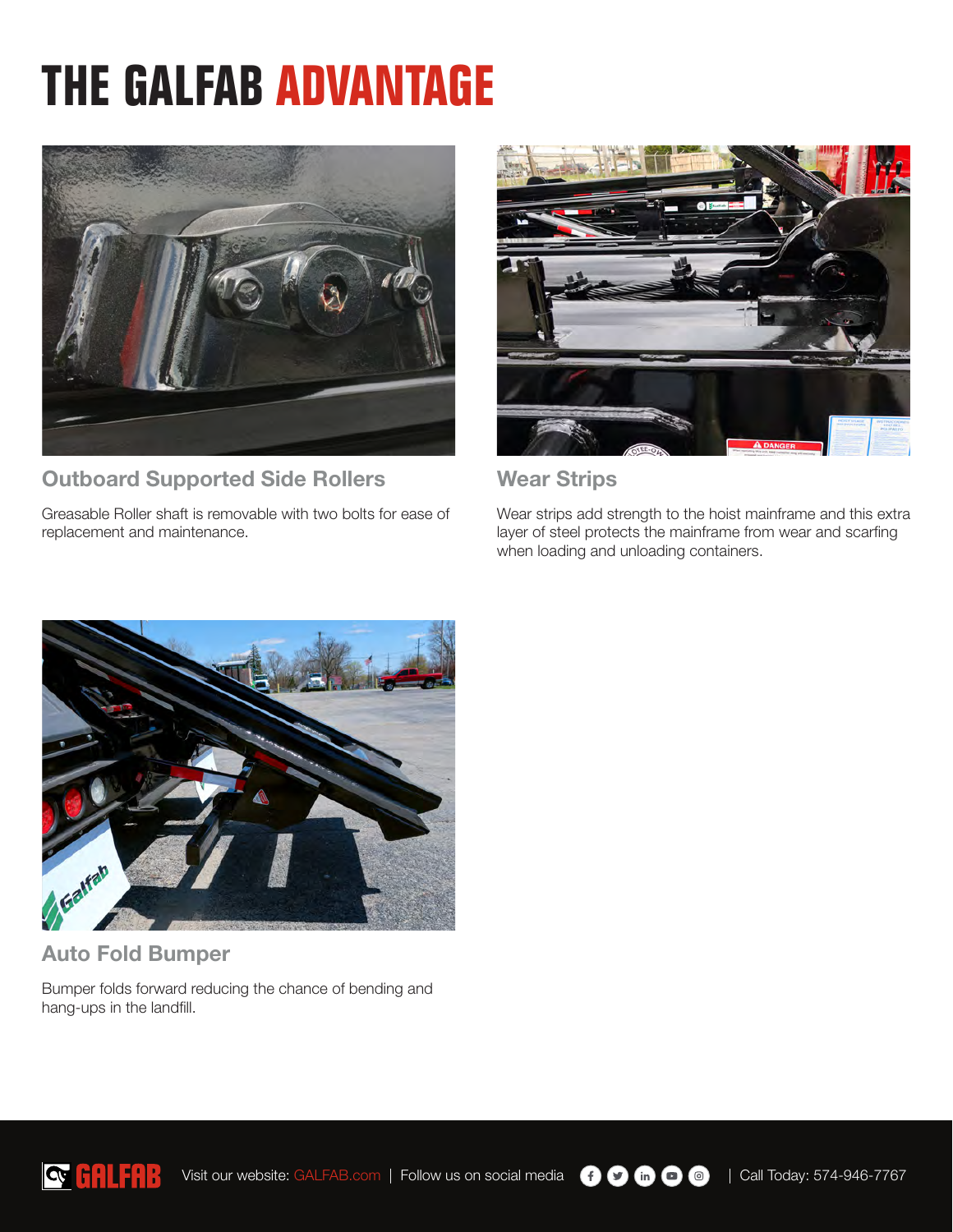## **STANDARD FEATURES**

- 10" x 4" x 3/8" Main Frame Tube
- ½ inch x 3 ½ inch Wear Strip on Top
- ½" x 4 inch Stiffener on the Bottom of the Main Frame
- No Sub Frame
- All Working Points Greaseable
- 2 1/2" Diameter Rear Hinge
- Pintle Ready Apron
- Auto Fold Forward DOT Bumper
- 1" Spring Loaded Container Locks
- 2 1/2" Diameter Lift Cylinder Shafts
- 12" Diameter Vertical Sheave and 10" Horizontal Sheaves
- 3/8 inch x 3 inch Winch Cylinder Rod Covers
- 6 Inboard and Outboard Supported Outside Rollers

## **OPTIONAL FEATURES**

- Rear View Camera Systems
- PTO
- Work Lights
- Onboard Scale Systems
- Container Long Sill Supports on Rear of Hoist Mainframe
- 48 Gallon Oil Reservoir with Sight and Temperature Gauge
- 25 Micron Filtration
- Inside and Outside Controls
- LED Lighting System
- Choice of Forward or Reverse Mount Single Stage or Telescopic Lift Cylinders
- 7/8" Cable with Heavy Duty Swivel Eye Hook
- 40 inch Extendible Tail
- Hoist Up Alarm
- Backup Alarm

- Steel or Poly Fenders
- Aluminum Fenders
- Integrated hydraulics can be used, if hydraulic tarping system is used



"The Hooker" **Container** Securement System



Auxillary fold down stops



Hydraulic Reservoirs Tool Boxes Poly, Steel &





Aluminum Fenders

Shop all replacement parts at: (GALFAB.com





Visit our website: GALFAB.com | Follow us on social media  $\bigoplus$   $\bigoplus$   $\bigoplus$   $\bigoplus$  | Call Today: 574-946-7767